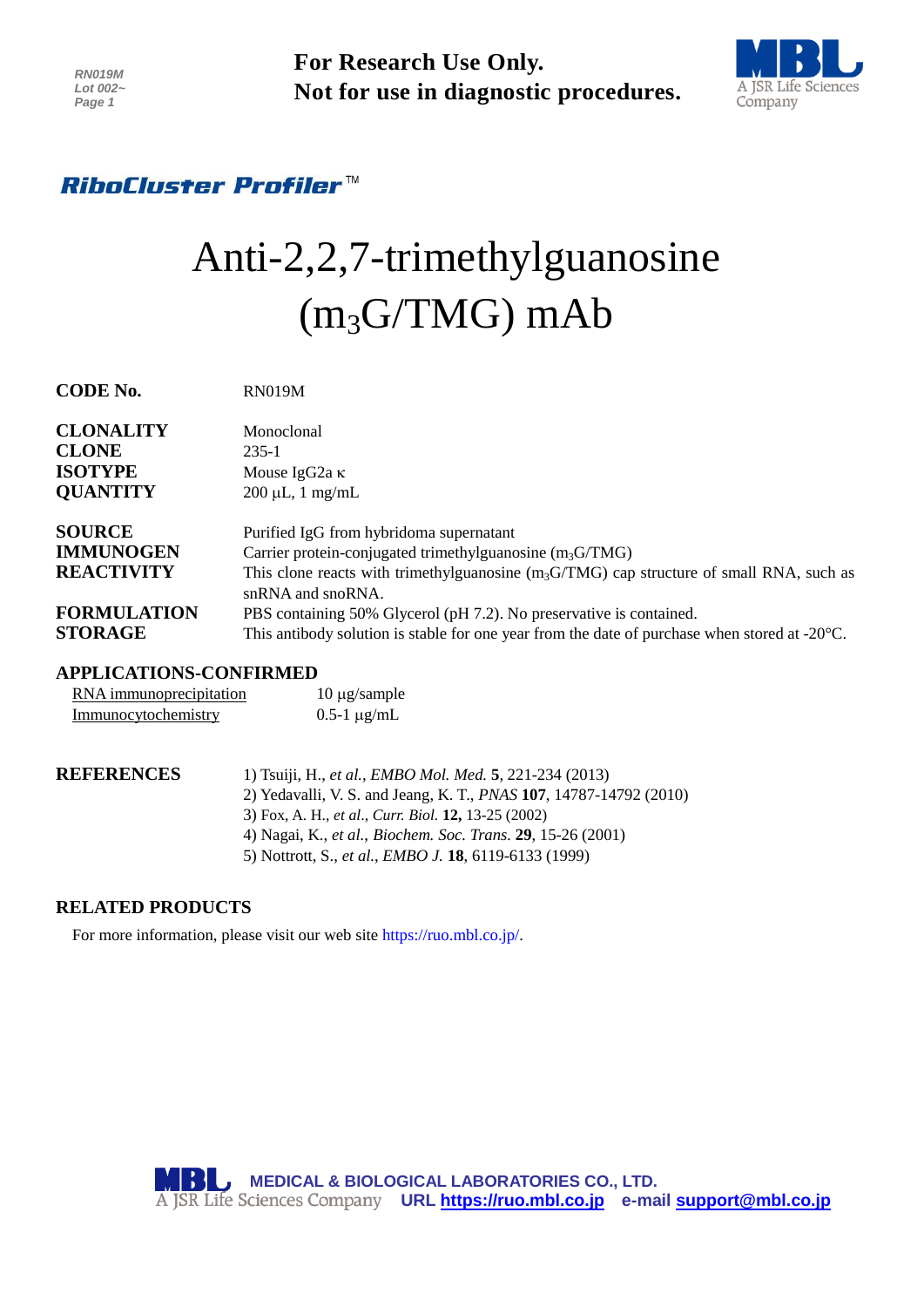*RN019M Lot 002~ Page 2*

## **RNA immunoprecipitation**

*g* Some buffers and reagents are included in the RIP-Assay Kit *for microRNA* (MBL, code no. RN1005). Please also refer to the *3* protocol packaged in the RIP-Assay Kit *for microRNA*.

[Material Preparation]

- 1. *RNA-IP Buffer* [mi-Lysis Buffer (component of RN1005) containing 50 U/mL RNase inhibitor and 1.5 mM DTT] Before using the RNA-IP Buffer, RNase inhibitor and DTT are added to mi-Lysis Buffer at the appropriate concentration.
- 2. *Wash Buffer* [mi-Wash Buffer (component of RN1005) containing 1.5 mM DTT]

Before using the Wash Buffer, DTT is added to mi-Wash Buffer at the appropriate concentration.

- 3. Antibody conjugated Protein G beads
	- A) Mix 20 µL of 50% protein G agarose beads slurry resuspended in nuclease-free PBS with 600 µL of mi-Wash Buffer (component of RN1005), and then add Mouse IgG2a (isotype control) (MBL, code no. M076-3) or Anti-2,2,7-trimethylguanosine  $(m_3G/TMG)$  mAb (MBL, code no. RN019M) at the concentration suggested in the **APPLICATIONS**. Incubate with gentle agitation overnight at 4°C.
	- B) Wash the beads once with ice-cold mi-Lysis Buffer (component of RN1005) containing 1.5 mM DTT (centrifuge the tube at 2,000 x g for 1 min.). Carefully discard the supernatant using a pipettor without disturbing the beads and incubate at 4°C until just before use.
- 4. Input total RNA

Prepare total RNA samples by appropriate isolation method. Heat-denature the total RNA samples at 80°C for 2 min., then quench at 4°C for more than 5 min.

[Protocol (RNA isolation; 2-step method in RN1005)]

- 1) Add 40  $\mu$ g of input total RNA and 500  $\mu$ L of RNA-IP Buffer into the tube containing antibody conjugated beads, then incubate with gentle agitation for 3 hr. at 4°C.
- 2) Wash the beads 4 times with 1 mL of Wash Buffer (centrifuge the tube at 2,000 x g for 1 min.).
- 3) Add 250  $\mu$ L of Master mix solution (mi-Solution I: mi-Solution II = 10  $\mu$ L: 240  $\mu$ L). Vortex thoroughly, then spin-down.
- 4) Add 150 µL of mi-Solution III. Vortex thoroughly.
- 5) Centrifuge the tube at 2,000 x g for 2 min.
- 6) Transfer the supernatant to the new tube containing  $2 \mu L$  of mi-Solution IV.
- 7) Add 400  $\mu$ L of ice-cold 100% ethanol. Vortex thoroughly, then spin-down. Place at -20 $\degree$ C for 20 min. Centrifuge the tube at 12,000 x g for 10 min. at  $4^{\circ}$ C, then add 2  $\mu$ L of mi-Solution IV to the supernatant in the same tube.
- 8) Add 400  $\mu$ L of ice-cold 100% ethanol. Vortex thoroughly, then spin-down. Place at -20 $\degree$ C for 20 min. Centrifuge the tube at 12,000 x g for 10 min. at 4°C.
- 9) Wash the pellet twice with 500  $\mu$ L of ice-cold 70% ethanol and dry up the pellet for 5-15 min.
- 10) Dissolve the pellets in 20  $\mu$ L of nuclease-free water. Quantify the isolated RNA using NanoDrop (Thermo Fisher Scientific Inc.) and check the quality of RNA with Experion (Bio-Rad).

(Positive control for RNA immunoprecipitation; HEK293T total RNA)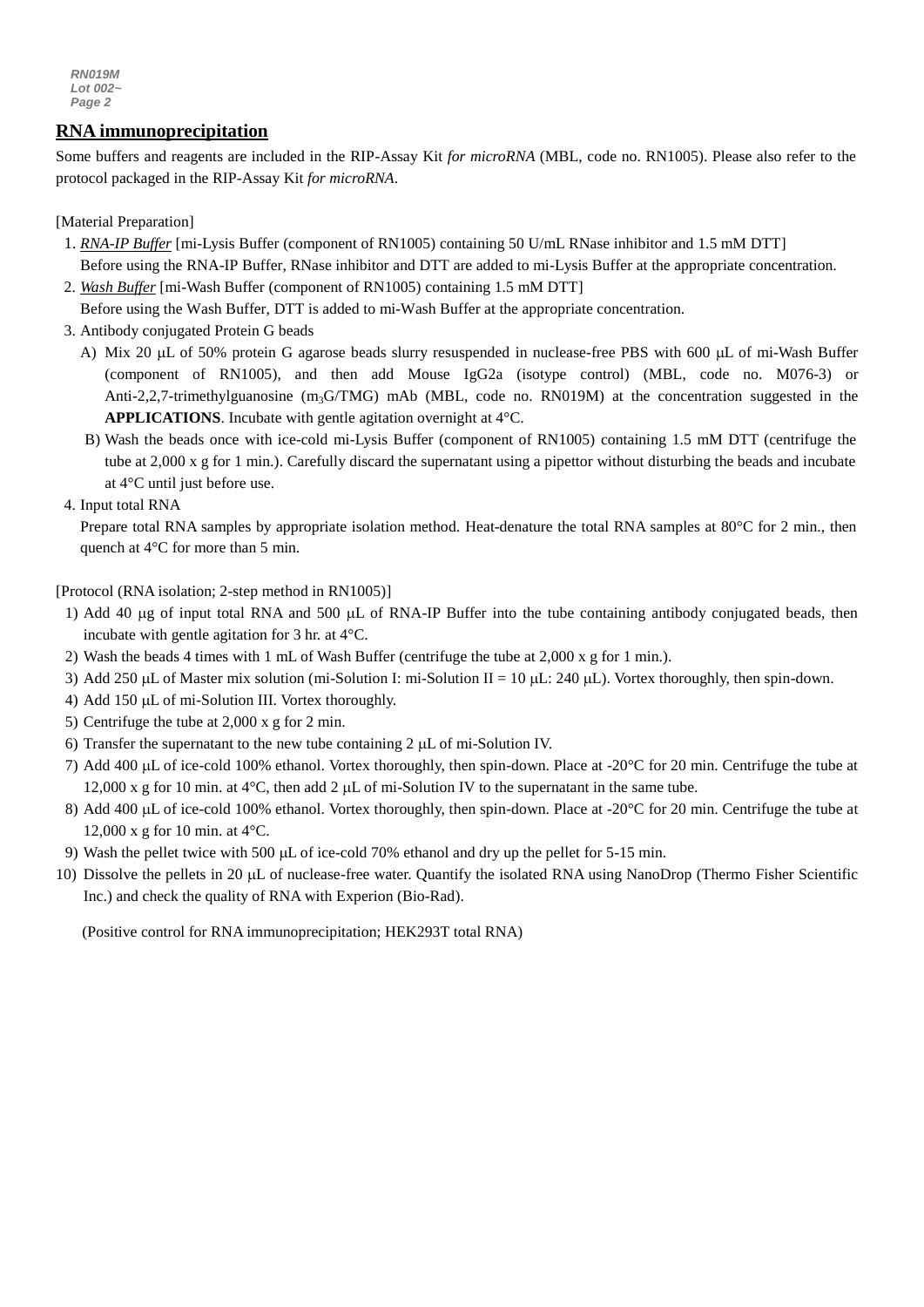*RN019M Lot 002~ Page 3*



*Analysis of RNA with Experion*

| Average of the RNA Quantitiy (n=2)             |         |  |  |
|------------------------------------------------|---------|--|--|
| Antibody                                       | RNA(ng) |  |  |
| $Anti-2,2,7-trimethyl guanosine (m3G/TMG)$ mAb | 436.0   |  |  |
| Mouse IgG2a                                    | 84.3    |  |  |